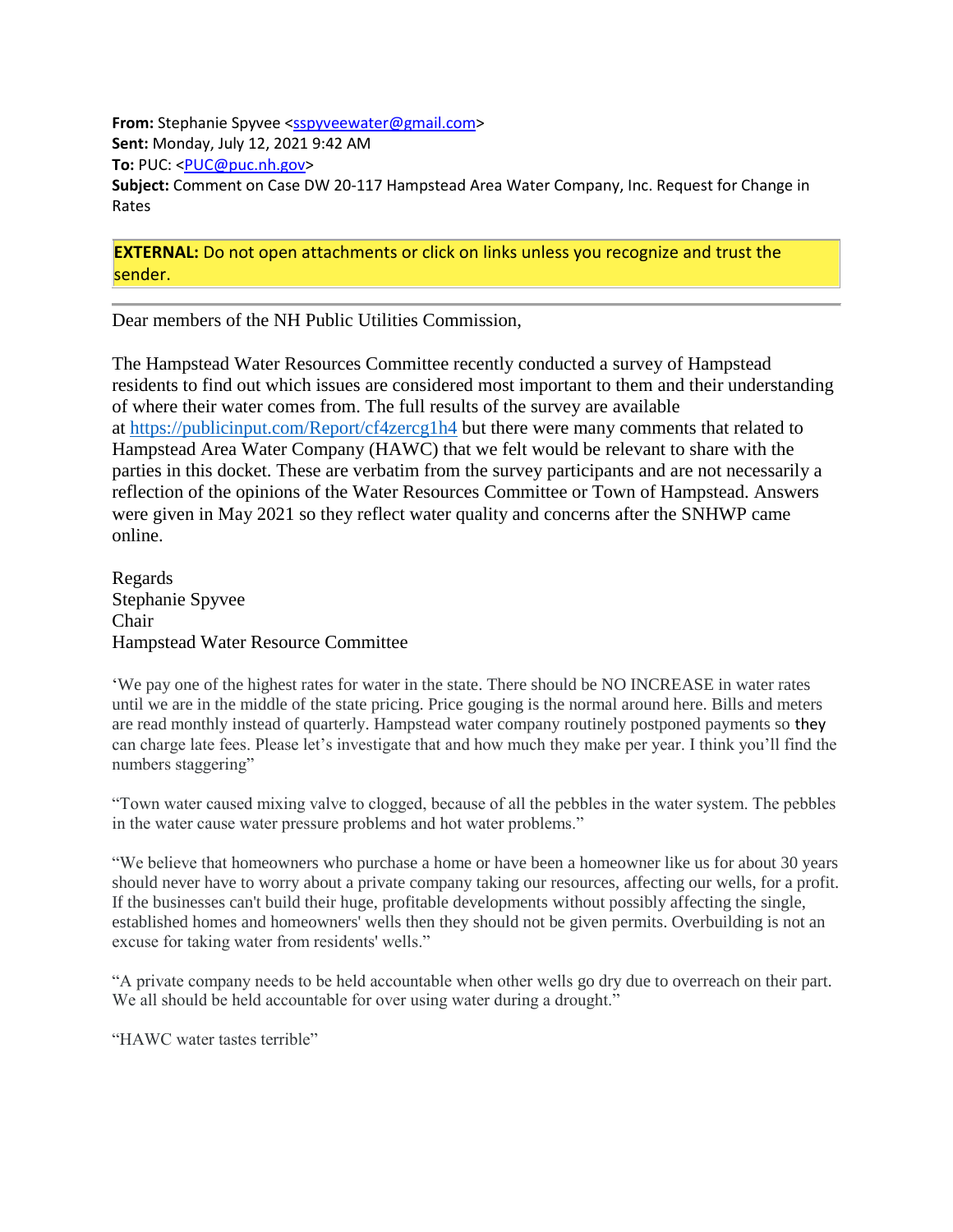"I don't think Hampstead's ground water should be available to be pumped to be sold. The ground water should be preserved for residents and local businesses. Water companies should pump water from far less developed areas where there is less water demand from residents."

"Clean up Hampstead water company's drawing water to sell"

"I am extremely opposed to the taking of my underground water supply by a private business while they resell it for profit to others. I will be out of water soon and now have water problems that I never had before. They get rich off of what should be a protected resource. There is something wrong with this picture! thank you"

"Would love to see meters set up at at town lines to monitor water going to outside Hampstead sources."

"I have NEVER encountered such an issue until I moved here! Also been concerned regarding notices from HAWC after the fact regarding water quality issues. Our health needs to be a priority with drinking water."

"We have Hampstead Water Company water. They use town water for profit in developments. Frequently do not meet safe water and use chemicals. Not positive! Then Town wants to limit well water use. HWC is a problem!"

"DO NOT ALLOW PRIVATIZATION OF OUR WATER!"

"The Hampstead Area Water Company seems to completely ignore any and all oversight by local and state Goverment Authority. This behavior is abhorrant and needs to be addressed by / or with the strictist letter of the law"

"Water should not be taken from town and sent other places and sold back to those who it was taken from loaded with chemicals."

"how much water is being exported to atkinson from hampstead by pipeline"

"Yes. Hampstead Area Water Company should be XXXXXXX banned from ever doing business in Hampstead again after their illegal pumping over the last years, and Lewis Builders should be forced to pay for new wells for every property in town that has had water quality or supply issues over the last 2 years. I am absolutely sure whoever is reading this is beholden to Lewis Builders because they seem to have the entire governing body of Hampstead in their pockets, so to whoever is reading this, XXXX LEWIS BUILDERS AND XXXX YOU."

"The property the I live on has a dug well and an artisan well but was tied into Hampstead Area Water before we purchased. At the time the cost was reasonable but not anymore. HAWC has wells near our property that has effected the flow of our wells. Although we get our water from HAWC I have had to purchase a filter for our shower and we purchase about 10 gallons of water weekly as we can not drink the water. At times the smell of chlorine is so overpowering! We are looking for ways to get away from HAWC!"

"Maybe if they didn't allow 3 super wells and numerous other wells in Hampstead to do huge groundwater withdrawals we wouldn't be in such a drought. Huge developments are still being placed in Hampstead wherever they can fit them in which further strains the water resources. The same company putting in these developments is the same company doing the withdrawals and then selling that water to customers in Hampstead while homeowners are forced to conserve water due to shortages and drought.